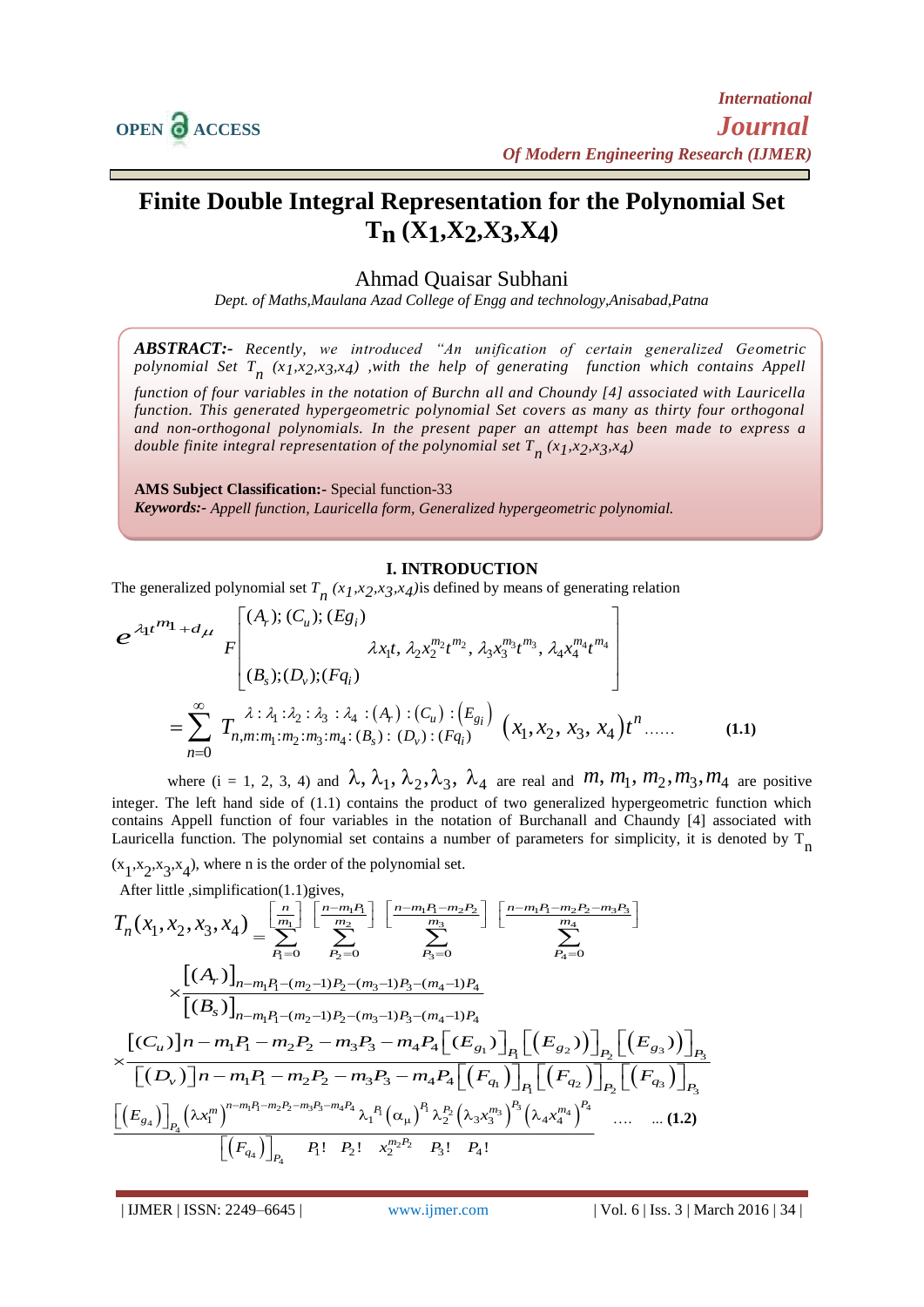The polynomial Set  $T_n(x_1,x_2,x_3,x_4)$  happens to the generalization of as many thirty four orthogonal and nonorthogonal polynomials.

**Notations: a)**  $(m)=1.2.3......$ m II.  $(A_p)=A_1 \cdot A_2 \cdot A_3 \cdot \dots \cdot A_p$ III.  $[(A_p)]=A_1, A_2, A_3, \ldots, A_p$ IV.  $[(A_p)]_n = (A_1)_n (A_2)_n (A_3)_n \dots (A_p)_n$ V.  $\begin{aligned} A_p^{[j]} \mathbf{1}_n &= (A_1)_{n'} (A_2)_{n'} (A_3)_{n'} \dots (A_p)_{n} \\ (a, b) &= \frac{b}{a}, \frac{b+1}{a}, \dots \frac{b+a-1}{a} \end{aligned}$  $\frac{b}{a}$ ,  $\frac{b+1}{a}$ , ......  $\frac{b+a}{a}$  $[(A_p)]_n = (A_1)_n (A_2)_n (A_3)_n \dots (A_p)_n$ <br>  $\Delta(a,b) = \frac{b}{a}, \frac{b+1}{a}, \dots, \frac{b+a-1}{a}$ b) I.  $[(A_r)]_n [(C_u)]_n (\lambda x^m)'$  $\overline{[(B_s)]_n [(D_v)]_n}$  $(A_r)$ <sub>n</sub> $(C_u)$  $\frac{1}{(n)}\left[\left(C_{u}\right)\right]_{n}\left(\lambda x^{m}\right)$ <br> $\left(B_{s}\right)\right]_{n}\left[\left(D_{v}\right)\right]_{n} n!$  $_{r}$ )]<sub>*n*</sub> $\left[$  (*C<sub>u</sub>*)]<sub>*n*</sub> $\left(\lambda x^{m}\right)^{n}$  $\left[\frac{n}{s}\right]_n \left[\left(D_\nu\right)\right]_n$  $M = \frac{[(A_r)]_n [(C_u)]_n (\lambda x^n)}{[(B_s)]_n [(D_v)]_n n}$  $=$ **2. Theorem**:

For 
$$
m_2 > 1
$$
,  $m_3 > 1$  and  $m_4 > 1$ , we get

$$
\begin{aligned}\n\text{e-m}: \qquad & \text{For } m_2 > 1, \ m_3 > 1 \text{ and } m_4 > 1, \text{ we get} \\
T_n(x_1, x_2, x_3, x_4) &= \frac{\Gamma(\mu + \nu)M_1}{\Gamma \mu} \int_0^1 \int_0^1 \frac{\left(1 - \xi\right)^{\mu - 1} \eta^{\mu} \left(1 - \eta\right)^{\nu - 1}}{\left(1 - \xi \eta\right)^{\mu + \nu - 1}} \\
& \times F_{r + \mu + g_1 + g_2 + g_3 + g_4}^{\frac{1 + s + \nu + g_1 + g_2 + g_3 + g_4}{\pi}} \n\end{aligned}
$$

$$
\times F_{r+u \,:\, q_1 \,:\, q_2 \,:\, q_3 \,:\, q_4} \left[ \left[ (-n) : m_1, m_2, m_3, m_4 \right] \right]
$$
\n
$$
\left[ (1 - (B_s) - n) : m_1, m_2 - 1, m_3 - 1, m_4 - 1 \right], \left[ (1 - (D_v) - n) : m_1, m_2, m_3, m_4 \right]
$$
\n
$$
\left[ (1 - (A_r) - n) : m_1, m_2 - 1, m_3 - 1, m_4 - 1 \right], \left[ (1 - (C_u) - n) : m_1, m_2, m_3, m_4 \right]
$$
\n
$$
\left[ (E_{g_1}) : 1 \right], \left[ (E_{g_2}) : 1 \right], \left[ (E_{g_3}) : 1 \right], \left[ (E_{g_4}) : 1 \right], \left[ \left( \frac{\mu + \nu}{2} \right) : 1 \right] \left[ \left( \frac{\mu + \nu + 1}{2} \right) : 1 \right]
$$
\n
$$
\left[ (F_{q_1}) : 1 \right], \left[ (F_{q_2}) : 1 \right], \left[ (F_{q_3}) : 1 \right], \left[ (F_{q_4}) : 1 \right], \left[ (\mu) : 1 \right], \left[ (\nu) : 1 \right]
$$
\n
$$
\frac{\lambda_1 \alpha_\mu (-1)^{m_1(1+s+\mu+\nu+1)}}{(\lambda x_1^m)^{m_1}}, \frac{\lambda_2 (-1)^{\{m_2(r+s+\mu+\nu+1\}+r+s\}}}{(\lambda x_1^m x_2)^{m_2}}, \frac{\lambda_3 x_3^m (-1)^{\{m_3(r+s+\mu+\nu+1\}+r+s\}}}{(\lambda x_1^m)^{m_3}}, \frac{\lambda_4 x_4^{m_4} (-1)^{\{m_4(r+s+\mu+\nu+1\}+r+s\}}}{(\lambda x_1^m)^{m_4}} \right] d\xi d\eta
$$
\n
$$
(2.1)
$$

**Proof :**We have

$$
\begin{array}{ll}\n\text{We have} & \dots & (2.1) \\
\text{We have} & \\
\int_0^1 \int_0^1 \frac{\left(1-\xi\right)^{\mu-1} \left(1-\eta\right)^{\nu-1} \eta^{\mu}}{\left(1-\xi\eta\right)^{\mu+\nu-1}} \times \sum_{P_1=0}^{\left[\frac{n}{m_1}\right]} \sum_{P_2=0}^{\left[\frac{n-m_1P_1}{m_2}\right]} \sum_{P_3=0}^{\left[\frac{n-m_1P_1-m_2P_2}{m_3}\right]} \\
\end{array}
$$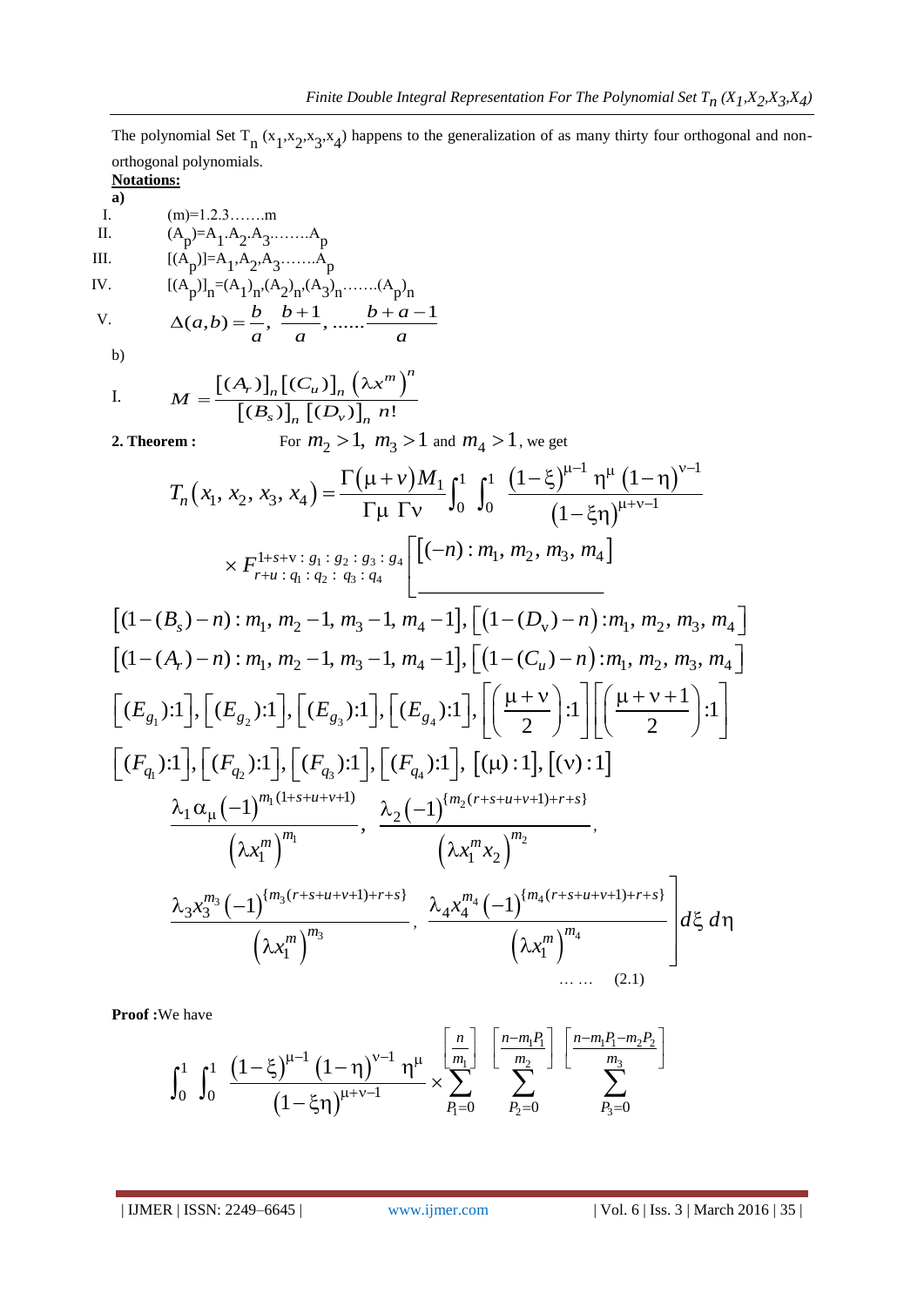$$
\frac{\text{Finite Double Integral Representation For The Polynomial Set } T_n(X_1, X_2, X_3, X_4)}{\displaystyle\sum_{P_4=0}^{n_4}\prod_{\substack{m_4\\P_4=0}}^{n_4}\left[\left(A_r\right)\right]_{n-m_1P_1-(m_2-1)P_2-(m_3-1)P_3-(m_4-1)P_4}}{\left[\left(B_s\right)\right]_{n-m_1P_1-(m_2-1)P_2-(m_3-1)P_3-(m_4-1)P_4}}\\ \times\frac{\left[\left(C_u\right)\right]_{n-m_1P_1-m_2P_2-m_3P_3-m_4P_4}\left[\left(E_s\right)\right]_{P_1}\left[\left(E_s\right)\right]_{P_2}\left[\left(E_s\right)\right]_{P_3}}{\left[\left(D_v\right)\right]_{n-m_1P_1-m_2P_2-m_3P_3-m_4P_4}\left[\left(P_q\right)\right]_{P_1}\left[\left(F_{q_2}\right)\right]_{P_2}\left[\left(F_{q_3}\right)\right]_{P_3}}\\ \times\frac{\left[\left(E_{g_4}\right)\right]_{P_1}\left(\lambda x_1\right)^{n-m_1P_1-m_2P_2-m_3P_3-m_4P_4}\left(\lambda_1\alpha_{\mu}\right)^{P_1}\lambda_2P_2\left(\lambda_3x_1^{m_3}\right)^{P_3}}{\left[\left(E_{q_4}\right)\right]_{P_1}\left(n-m_1P_1-m_2P_2-m_3P_3-m_4P_4}\left(\lambda_1\alpha_{\mu}\right)^{P_1}\lambda_2P_2\left(\lambda_3x_1^{m_3}\right)^{P_3}}\\ \times\frac{\left[\left(E_s\right)\right]_{P_1}\left(n-m_1P_1-m_2P_2-m_3P_3-m_4P_4}\left(\lambda_1\alpha_{\mu}\right)^{P_1}\lambda_2P_2\left(\lambda_3x_1^{m_3}\right)^{P_3}}{\left[\left(E_s\right)\right]_{P_1}\left[\left(\mu\right)\right]_{P_1}\left[\left(\mu\right)\right]}\\ \times\frac{\left[\left(A_r\right)\right]_{n-m_1P_1-(m_2-1)P_2-(m_3-1)P_4}}{\left[\left(B_s\right)\right]_{n-m_1P_1-(m_2-1)P_2-(m_3-1)P_4
$$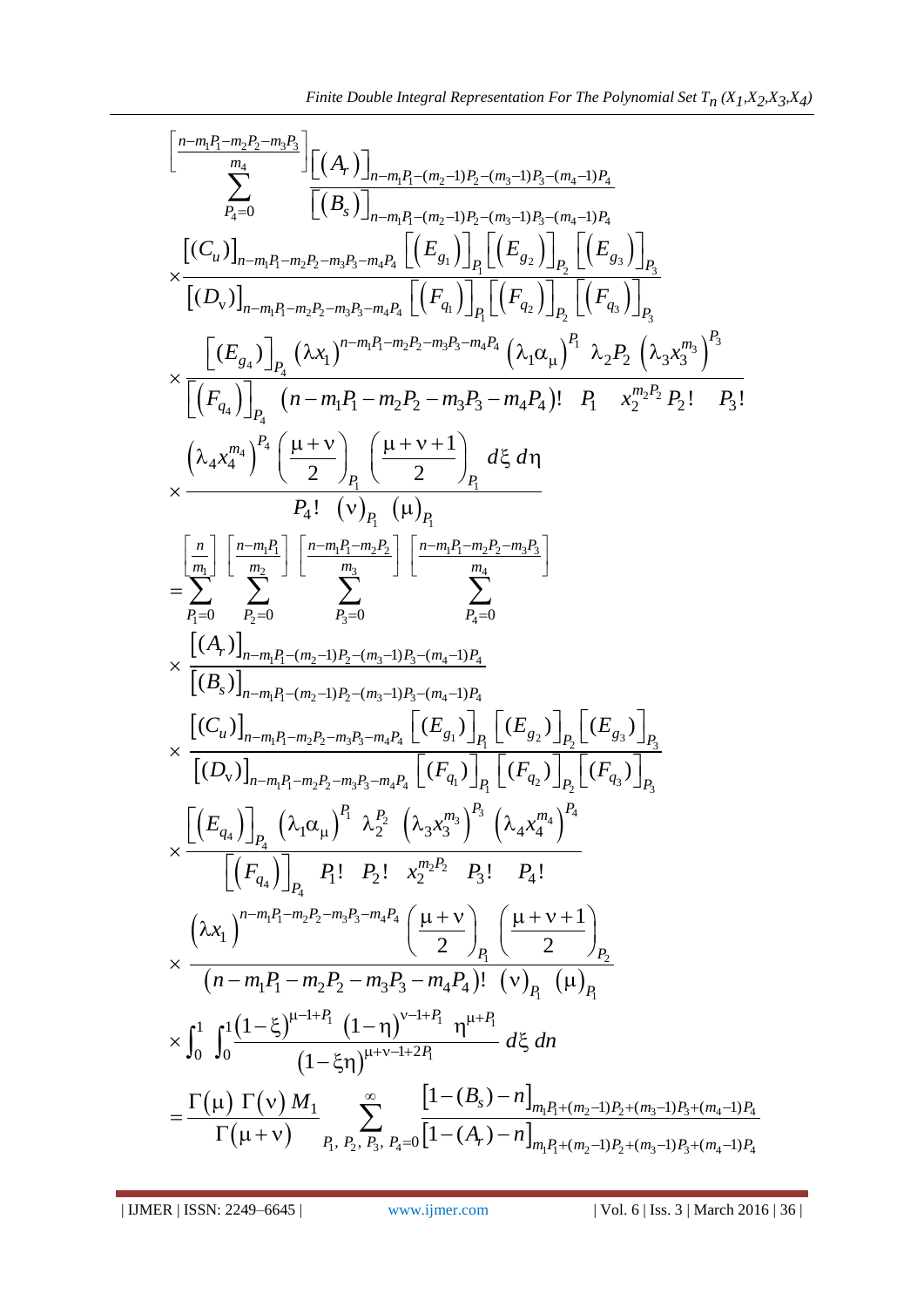1 2 1 1 2 2 3 3 4 4 1 2 1 2 1 1 2 2 3 3 4 4 1 2 v 1 ( ) 1 ( ) *m P m P m P m P g g P P D n E E u q q m P m P m P m P P P C n F F* 1 3 4 3 4 1 1 3 4 1 1 <sup>3</sup> <sup>4</sup> 1 1 1 2 2 ! *P g g <sup>P</sup> <sup>P</sup> P P q q P P <sup>P</sup> <sup>P</sup> E E F F P* 1 1 2 2 <sup>2</sup> 1 1 2 2 ( 1) { ( 1) } 2 1 1 2 2 1 1 ! *m r s u v P m r s u v r s P <sup>P</sup> m P m P m m x x x P* <sup>3</sup> 3 3 4 4 <sup>4</sup> 3 3 4 4 { ( 1) } ( 1) 3 4 1 3 1 4 1 1 ! ! *<sup>m</sup> m r s u v r s P m r s u v r s P <sup>m</sup> m P m P m m x x x P x P m P m P m P m P* 1 1 2 2 3 3 4 4 *n* … … (2.2)

The single terminating factor makes all summation in (2.2) runs up to 
$$
\infty
$$
.

The single terminating factor makes all summation in (2.2) runs up to 
$$
\infty
$$
.  
\n
$$
= \frac{\Gamma(\mu) \Gamma(\nu)}{\Gamma(\mu + \nu)} T_n(x_1, x_2, x_3, x_4)
$$
\nOn using [7],  
\n
$$
\int_0^1 \int_0^1 \frac{(1-\xi)^{\mu-1} (1-\eta)^{\nu-1} \eta^{\mu}}{(1-\xi\eta)^{\mu+\nu-1}} d\xi d\eta = B(\mu:\nu)
$$

 $\overline{C}$ 

On using [7],  
\n
$$
\int_0^1 \int_0^1 \frac{(1-\xi)^{\mu-1} (1-\eta)^{\nu-1} \eta^{\mu}}{(1-\xi\eta)^{\mu+\nu-1}} d\xi d\eta = B(\mu:\nu)
$$

**Particular Cases :**

(i)On taking  $r = 0 = s = u = v = g_3$ ;  $q_3 = 1 = x_3 = m = \lambda = \lambda_2 = \alpha_\mu$ ;  $F_1$ 1 ; 2  $F_1 = \lambda + \frac{1}{2}$ ;  $m_3 = 2$ 

and writing 
$$
\frac{x}{\sqrt{x^2 - 1}}
$$
 for x, in (2.1), we have  
\n
$$
C_n^{\lambda}(x) = \frac{(2\lambda)_\eta (x^2 - 1)^{\frac{-n}{2}} x^n \Gamma(\mu + \nu)}{n! \Gamma \mu \Gamma \nu} \int_0^1 \int_0^1 \frac{(1 - \xi)^{\mu - 1} \eta^{\mu} (1 - \eta)^{\nu - 1}}{(1 - \xi \eta)^{\mu + \nu - 1}}
$$
\n
$$
\times 2F_1 \left[ \frac{-\frac{n}{2}, -\frac{n}{2} + \frac{1}{2}, \frac{\mu + \nu}{2}}{\frac{\mu + \nu + 1}{2}}; \frac{x^2 - 1}{x^2} \right] d\xi d\eta
$$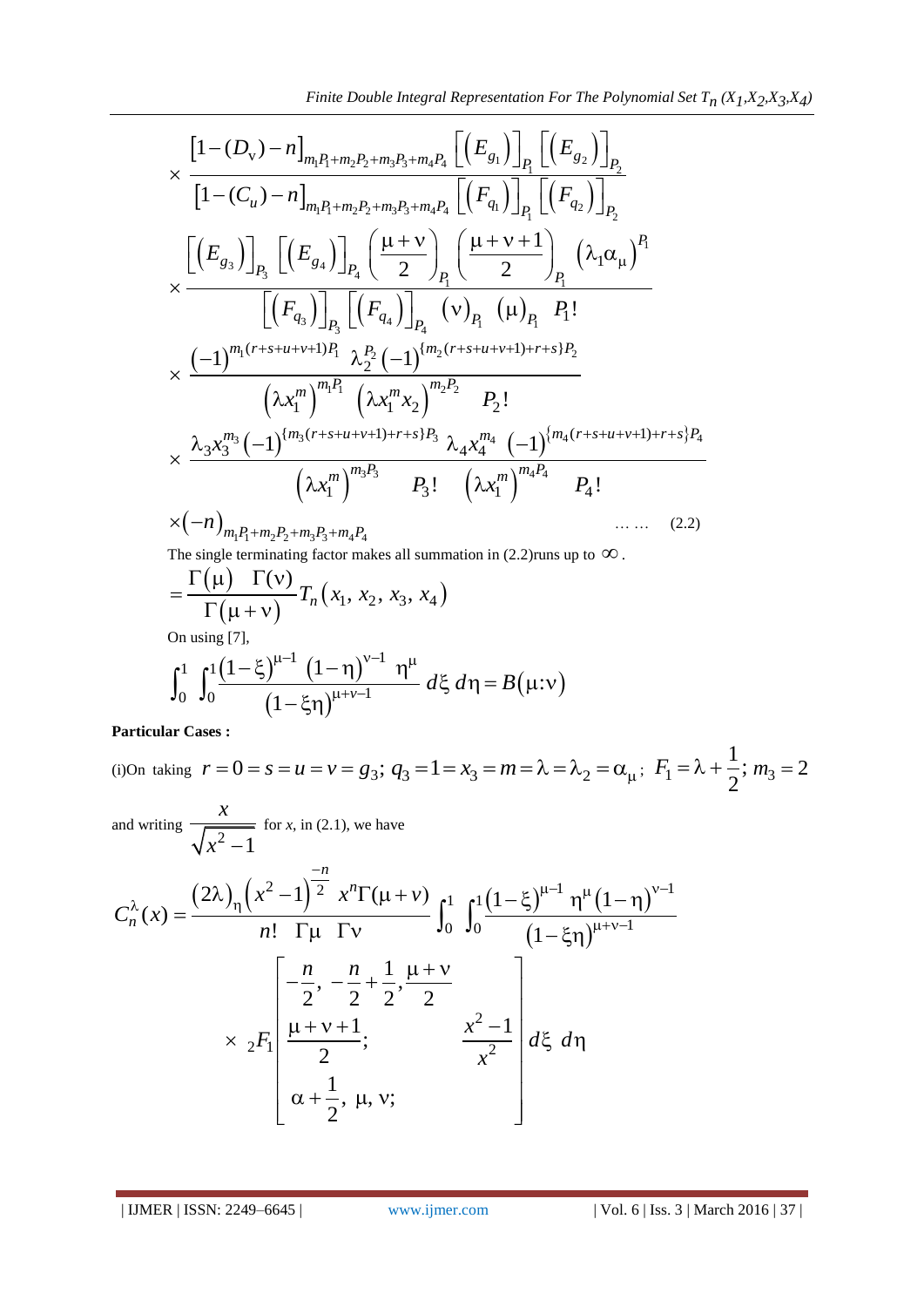(ii) If we take 
$$
s = 0 = u = v = g_3 = q_3
$$
;  $m = 1 = r = x_3 = \lambda_2 = \alpha_\mu$ ;  $\lambda = 2$ ;  $m_3 = 3$ ;  
\n
$$
A_1 = \frac{1}{2} \text{ and } x \text{ for } x_1, \text{ in (2.1), we have}
$$
\n
$$
g_n^*(x) = \frac{\left(\frac{1}{2}\right)_n 3^n x^n \Gamma(\mu + v)}{n! \Gamma(\mu) \Gamma(v)} \int_0^1 \int_0^1 \frac{(1 - \xi)^{\mu - 1} (1 - \eta)^{\nu - 1} \eta^\mu}{(1 - \xi \eta)^{\mu + \nu - 1}}
$$
\n
$$
\times F \left[ \frac{\Delta(3; m), \frac{\mu + \nu}{2}}{\frac{\mu + \nu + 1}{2}}; \frac{1}{4x^3} \right] d\xi \, dn
$$
\n
$$
\Delta\left(2; \frac{1}{2} - n\right), v, \mu; \qquad r = 0 = s = u = v = q_4 = g_4; \qquad x_4 = 1 = m = \alpha_\mu; \lambda_3 = h;
$$
\n(iii) On putting  $r = 0 = s = u = v = q_4 = g_4$ ;  $x_4 = 1 = m = \alpha_\mu; \lambda_3 = h$ ;  
\n
$$
\lambda = m^{-m}, x_1 = x \text{ in (2.1), we obtain}
$$
\n
$$
g_n^m(x, h) = \frac{\Gamma(\mu + \nu)}{\Gamma(\mu + \nu)} \int_0^1 \int_0^1 \frac{(1 - \xi)^{\mu - 1} (1 - \eta)^{\nu - 1} \eta^\mu}{(1 - \eta)^{\nu - 1} \eta^\mu}
$$

$$
\lambda = m^{-m}, x_1 = x \text{ in (2.1), we obtain}
$$
\n
$$
g_n^m(x, h) = \frac{\Gamma(\mu + v) x^n}{\Gamma(\mu) \Gamma(v) n!} \int_0^1 \int_0^1 \frac{(1 - \xi)^{\mu - 1} (1 - \eta)^{\nu - 1} \eta^{\mu}}{(1 - \xi \eta)^{\mu + \nu - 1}}
$$
\n
$$
\times F \left[ \frac{\Delta(m; -n), \frac{\mu + \nu}{2};}{\mu, \nu;} h \left( \frac{m}{2} \right)^m \right] d\xi \, d\eta
$$

(iv) On making the substitution  $s = 0 = u = v = g_4 = q_4;$   $m = 1 = r = \alpha_\mu, A_1 = -P$ ;

$$
m_4 = m; x_4 = y^{\frac{1}{m}}, \lambda = \{-(m-1)\}^{\frac{m-1}{m}}, \lambda_4 = (-1)^{m+1}c^{m-1} \text{ and } x_1 = x \text{ in (2.1), we obtain}
$$
  
\n
$$
P_n(m, x, y, p, c) = \frac{\Gamma(\mu + v) \{-(m-1)\}^{\frac{n(m-1)}{m}} (mn)^n C^{Pn}(-p)_n}{\Gamma(\mu) \Gamma(v) n!}
$$
  
\n
$$
\times \int_0^1 \int_0^1 \frac{(1-\xi)^{\mu-1} (1-\eta)^{\nu-1} \eta^{\mu}}{(1-\xi\eta)^{\mu+\nu-1}}
$$
  
\n
$$
\times F\left[\Delta(m;-n); \frac{\mu+\nu}{2}, \frac{\mu+\nu+1}{2} \frac{(-1)^{m+1} C^{m-1} y}{\pi^m \{-(m-1)\}^{m-1}}\right] d\xi \, dn
$$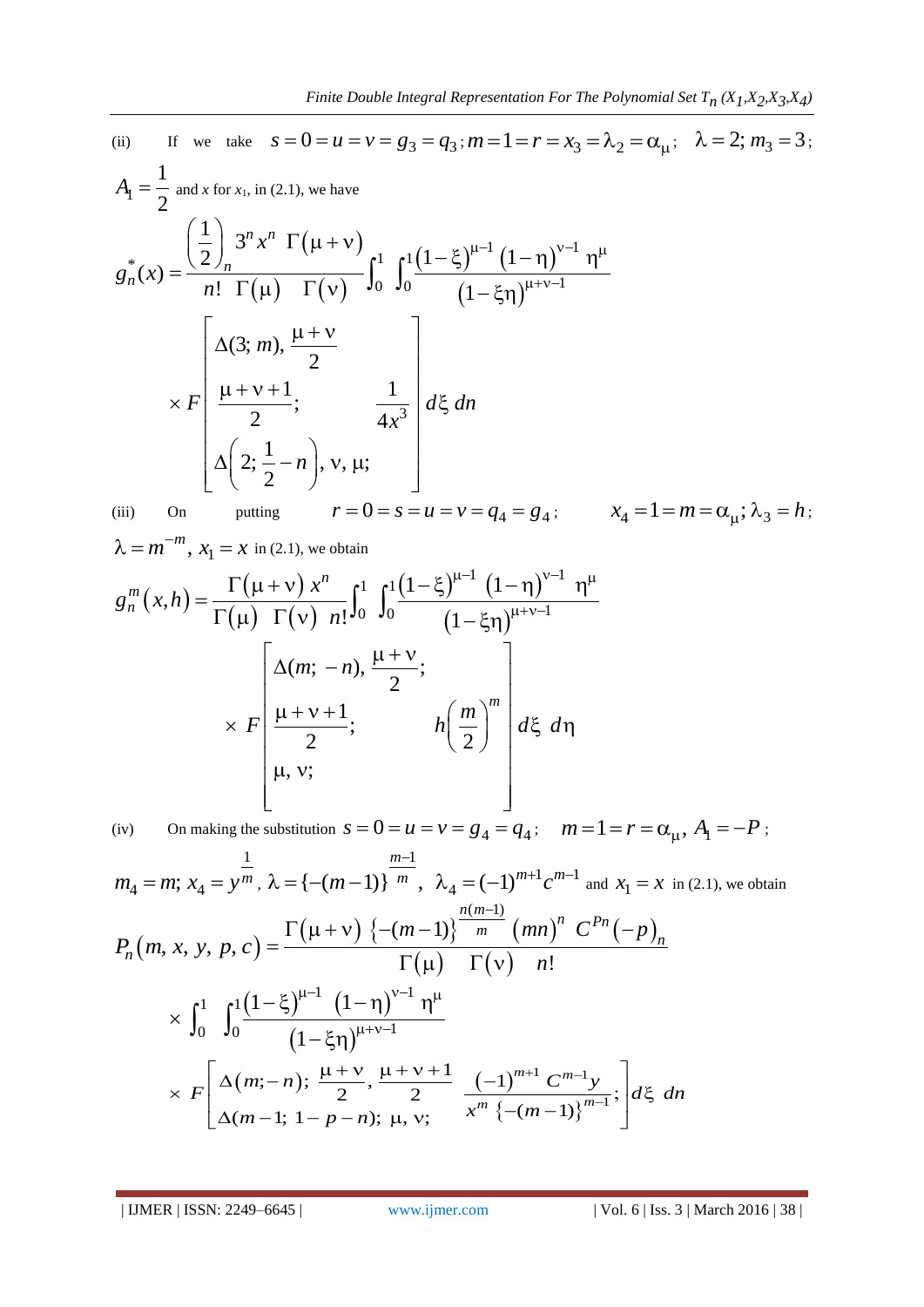(v) On taking  $r = 0 = s = u = v = g_4 = q_4$ ;  $x_4 = 1 = m = \lambda = \alpha_\mu$ ;  $m_4 = P$ ;  $\lambda_g = -1$  and  $x_1 = x$  in (2.1), we get<br>  $g_n^P(x) = \frac{\Gamma(\mu + v) P^n x^n}{\Gamma(\mu + v) P^n} \int_0^1 \int_0^1 \frac{(1 - \xi)^{\mu - 1} (1 - \eta)^{\nu - 1} \eta^\mu}{\sqrt{1 - \xi^2}}$  $x_1 = x$  in (2.1), we get  $^{\mu-1}$   $(1-n)^{\nu-1}$   $n^{\mu}$ 

(v) On taking 
$$
r = 0 = s = u = v = g_4 = q_4
$$
;  $x_4 = 1 = m = \lambda = \alpha_\mu$ ;  $m_4 = P$ ;  $\lambda_g = x_1 = x$  in (2.1), we get  
\n
$$
g_n^P(x) = \frac{\Gamma(\mu + \nu)}{\Gamma(\mu)} \frac{p^n x^n}{\Gamma(\nu) n!} \int_0^1 \int_0^1 \frac{(1 - \xi)^{\mu - 1} (1 - \eta)^{\nu - 1} \eta^\mu}{(1 - \xi \eta)^{\mu + \nu - 1}} \times F\left[\frac{\Delta(p; -n)}{\mu}, \frac{\mu + \nu}{2}, \frac{\mu + \nu + 1}{2}; -\left(-\frac{1}{x}\right)^p\right] d\xi \, d\eta
$$

(vi) If we get  $\mu$ , v;<br>  $r = 0 = s = u = v = g_4 = q_4 = 1 = m = \alpha_\mu = x_4;$   $\lambda$  $\lambda = \frac{v}{m}$ ;  $\lambda_4$ *m*  $\lambda = \frac{v}{\lambda_4}$ ;  $\lambda_4 = \mu$ ;

$$
m_4 = m; x_1 = x \text{ and replacing } E_1 = (a_r) \text{ and } F_1 = (b_s) \text{ in (2.1), we get}
$$
\n
$$
A_n(x) = \frac{\Gamma(\mu + v) (vx)^n}{\Gamma(\mu) \Gamma(v) n!} \int_0^1 \int_0^1 \frac{(1 - \xi)^{\mu - 1} (1 - \eta)^{\nu - 1} \eta^\mu}{(1 - \xi \eta)^{\mu + \nu - 1}}
$$
\n
$$
\times F\left[\Delta(m; -n), (a_r), \frac{\mu + v}{2}, \frac{\mu + v + 1}{2}; \mu\left(\frac{-m}{vx}\right)^m\right] d\xi \, d\eta
$$

(vii) On taking  $r = 0 = s = u = v$ ;  $e_4 = P$ ;  $m = -\frac{1}{a}$  $\frac{1}{p}$ ;  $\lambda = 1 = \lambda_4 = \alpha_\mu$ ;  $x_4 = -1$  and

$$
x_1 = x \text{ and writing } E_{g_4} = \alpha_u, F_{q_4} = \beta_v \text{ in (2.1), we get}
$$
\n
$$
B_n^P(x) = \frac{\Gamma(\mu + v) \left(-p\rho x^y\right)^n}{\Gamma(\mu) \Gamma(v) \left(n!\right)} \int_0^1 \int_0^1 \frac{\left(1 - \xi\right)^{\mu - 1} \left(1 - \eta\right)^{v - 1} \eta^{\mu}}{\left(1 - \xi \eta\right)^{\mu + v - 1}}
$$
\n
$$
\times \left.\rho_{+u} F_v \left[\frac{\mu + v}{2}, \frac{\mu + v + 1}{2}; x\right] d\xi \, d\eta
$$
\n(viii) On making the Substitution  $r = 0 = s = u = v = g_4 = q_4$ ;

$$
x_1 = 1 = m = \alpha_{\mu}; \lambda_4 = \beta, x_a = m = m_4 \text{ and } \lambda = \alpha \text{ in (2.1), we get}
$$
  
\n
$$
H_{n,m}(\alpha, \beta) = \frac{\Gamma(\mu + \nu) \cdot \alpha^n}{\Gamma(\mu) \Gamma(\nu)} \int_0^1 \int_0^1 \frac{(1 - \xi)^{\mu - 1} (1 - \eta)^{\nu - 1} \eta^{\mu}}{(1 - \xi \eta)^{\mu + \nu - 1}} d\mu
$$
  
\n
$$
\times {}_{m}F_0 \left[ \frac{\Delta(m; -n)}{\mu, \nu}; \frac{\mu + \nu}{2}, \frac{\mu + \nu + 1}{2} \frac{\beta(-m)^m}{\alpha} \right] d\xi \, d\eta
$$